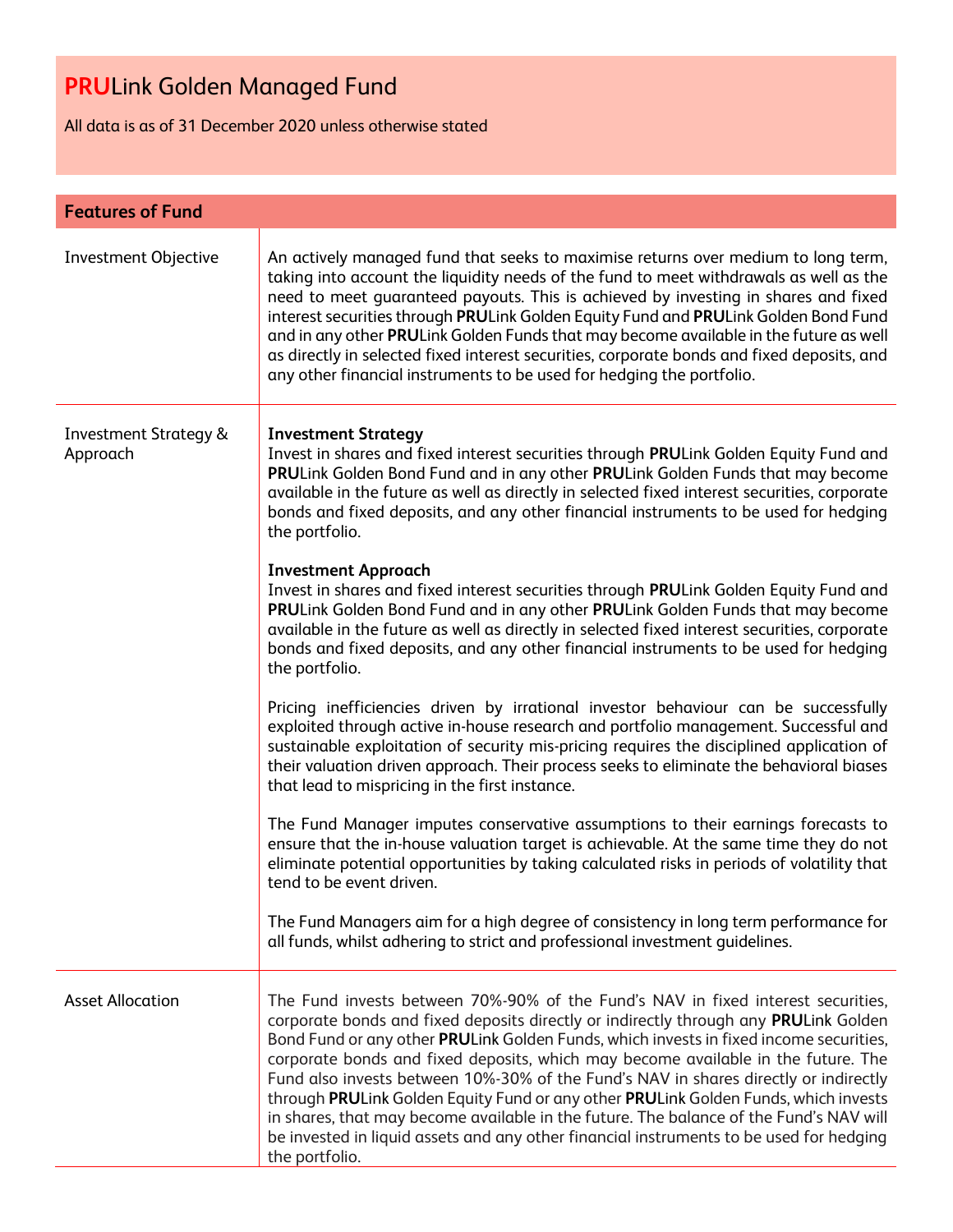All data is as of 31 December 2020 unless otherwise stated

| Performance Benchmark            | 20% FTSE Bursa Malaysia Top 100 Index (FBM100) + 80% Maybank 12 Month Fixed<br>Deposit Rate<br>For more information on benchmark kindly refer to www.bursamalaysia.com/market and<br>www.maybank2u.com.my |  |
|----------------------------------|-----------------------------------------------------------------------------------------------------------------------------------------------------------------------------------------------------------|--|
| <b>Fund Manager</b>              | Eastspring Investments Berhad (531241-U)                                                                                                                                                                  |  |
| <b>Fees &amp; Charges</b>        |                                                                                                                                                                                                           |  |
| <b>Fund Management</b><br>Charge | 1.10% p.a.                                                                                                                                                                                                |  |
| Other Charge, if any             | Nil                                                                                                                                                                                                       |  |

### **Fund Performance**





**Notice: The graphs are included for illustrative purposes only. Past performance of The Fund is not an indication of its future performance.**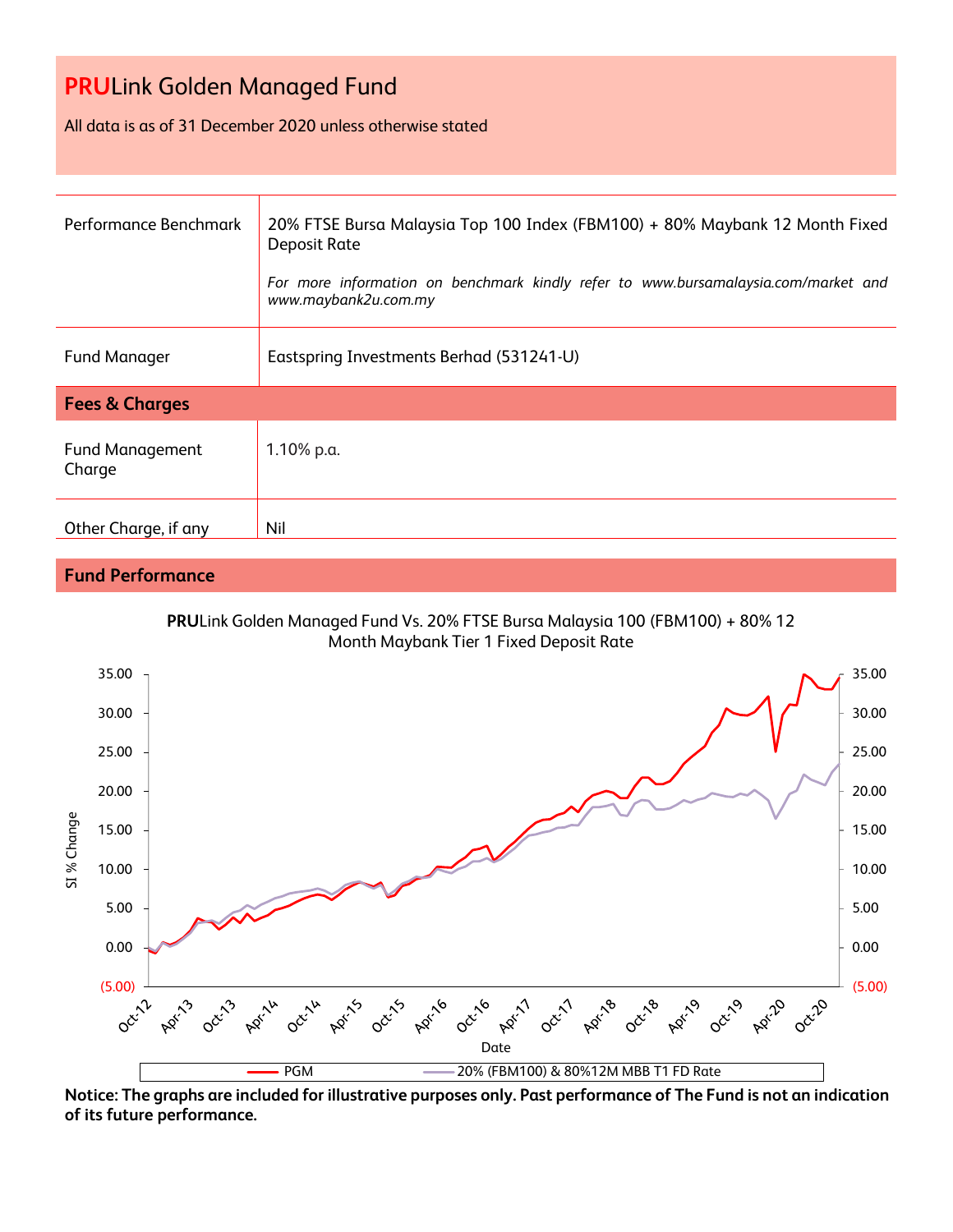All data is as of 31 December 2020 unless otherwise stated

| Year | <b>Actual Performance</b><br><b>PRULink Golden Managed Fund</b> | <b>Benchmark</b><br>20% FTSE Bursa Malaysia 100 (FBM100) +<br>80% Maybank 12 Month Fixed Deposit Rate |
|------|-----------------------------------------------------------------|-------------------------------------------------------------------------------------------------------|
| 2012 | $0.70\%$ *                                                      | $0.61\%$ *                                                                                            |
| 2013 | 3.62%                                                           | 4.81%                                                                                                 |
| 2014 | 1.69%                                                           | 1.30%                                                                                                 |
| 2015 | 2.49%                                                           | 2.11%                                                                                                 |
| 2016 | 2.91%                                                           | 2.09%                                                                                                 |
| 2017 | 6.09%                                                           | 4.99%                                                                                                 |
| 2018 | 2.16%                                                           | 0.80%                                                                                                 |
| 2019 | 7.29%                                                           | 1.99%                                                                                                 |
| 2020 | 3.37%                                                           | 2.76%                                                                                                 |

\*Fund Performance is from fund launch date until year end of the same year (non-annualised return).

### *Sources: Lipper IM and Bloomberg, 31 December 2020*

Notice: Past performance is not an indication of its future performance. This is strictly the performance of the investment/underlying funds, and not the returns earned on the actual premiums paid of the investment-linked insurance product.

Basis of calculation of past performance:

$$
= \left(\frac{Net\text{ Asset Value for Year }n}{Net\text{ Asset Value for Year }n-1}-1\right)\%
$$

### **Additional disclosure for PRULink Golden Managed Fund**

Management fees may be charged at the Fund and/or Target Fund level. Please note that you will be charged a maximum of 1.10% p.a., being the combined annual fund management charge at the Fund and Target Fund levels. Target Funds with investment strategies to invest in Exchange Traded Funds ("ETF") or other Collective Investment Schemes may incur additional expenses at the Target Fund level which is taken as part of the investment strategy considerations to deliver the fund performance.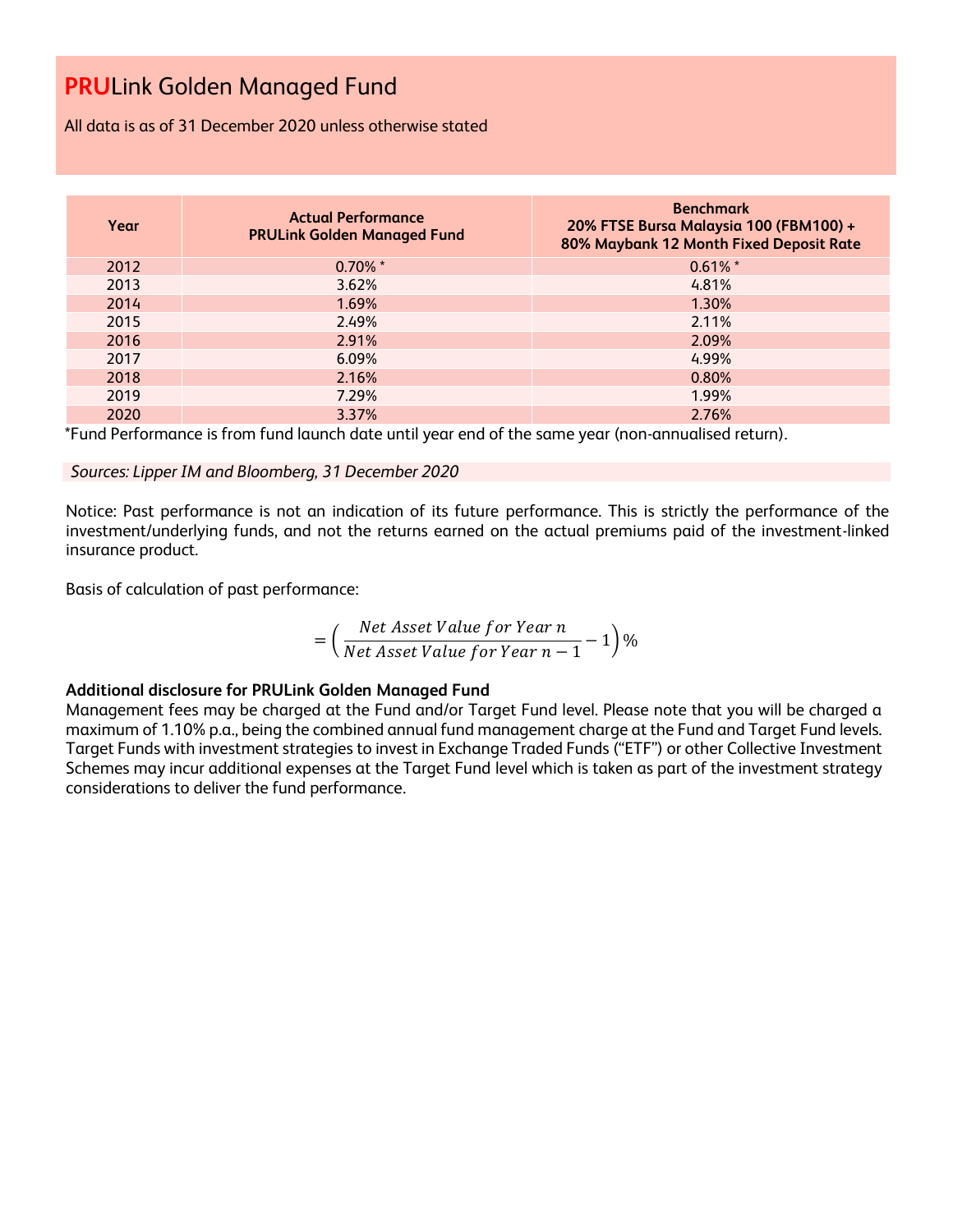All data is as of 31 December 2020 unless otherwise stated

### **Investment Risks**

**Please refer to the Appendix for the detailed Investment Risks listing below by order of importance:**

- (A) Market Risk
- (B) Stock / Issuer Risk
- (C) Interest Rate Risk
- (D) Credit / Default Risk
- (E) Liquidity Risk
- (F) Country Risk
- (G) Risk of Non-Compliance
- (H) Concentration Risk
- (I) Management Company Risk
- (J) Inflation Risk
- (K) Investment Managers' Risk

#### **Risk Management**

#### **Forecasting Risk**

Potential risks are taken into consideration in the process of sector allocation and stock selection based on analysis on various key factors such as economic conditions, liquidity, qualitative and quantitative aspects of the securities.

#### **System Control**

Risk parameters are set internally for each fund, depending on client's risk profile. These risk parameters include limits of issuer bet, group issuer, sector rating and issue size of the securities held in the portfolio.

A front-end office system is in place to monitor portfolio risks, serving as an auto filter for any limitations or breaches.